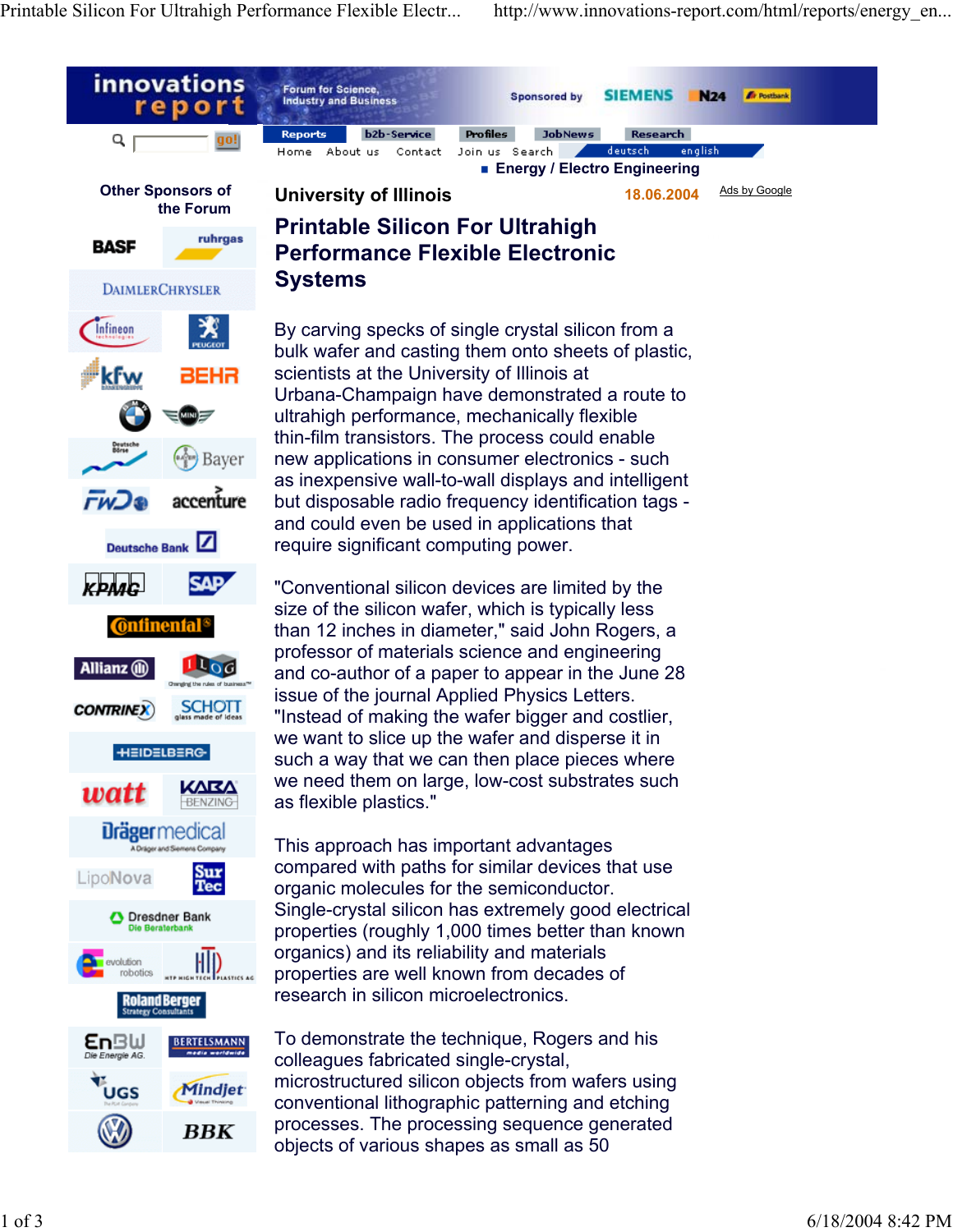

 $E^*$  Content Partners of the Forum

nanometers on a side. The researchers then used two approaches for transferring the objects to substrates to create high performance, thin-film transistors.

"In one approach, we used procedures that exploit high-resolution rubber stamps for transfer printing," said co-author Ralph Nuzzo, a professor of chemistry and director of the Frederick Seitz Materials Research Laboratory on the U. of I. campus. "In the other approach, the objects were dispersed in a solvent and then cast using solution-based printing techniques."

Both approaches can be implemented in a manufacturing environment, and would scale nicely to large-area formats, Nuzzo said. Separating the processing of the silicon from the fabrication of other transistor components enables the devices to be integrated with a wide range of material types, including low-cost plastics.

Fabricating circuits by continuous, high-speed printing techniques could offer different capabilities than can be achieved with existing silicon technologies, Rogers said. "We can think in terms of unconventional electronics - putting devices in places where standard silicon chips can't go due to expense or geometry."

Not only could huge, wall-sized displays be built at far less cost, components could be printed on the insides of windshields and other non-flat surfaces. While current fabrication techniques favor flat chips, printing-based methods remove that constraint.

"Another aspect of low-cost electronic printing is embedding information technology into places where it didn't exist before," Nuzzo said. "By inserting electronic intelligence into everyday items, we could exchange information and communicate in exciting new ways."

An example, he said, would be low-cost radio frequency identification tags that could take the place of ordinary product bar codes. Such tags could ease congestion in supermarket checkout lines and help busy homemakers maintain shopping lists.